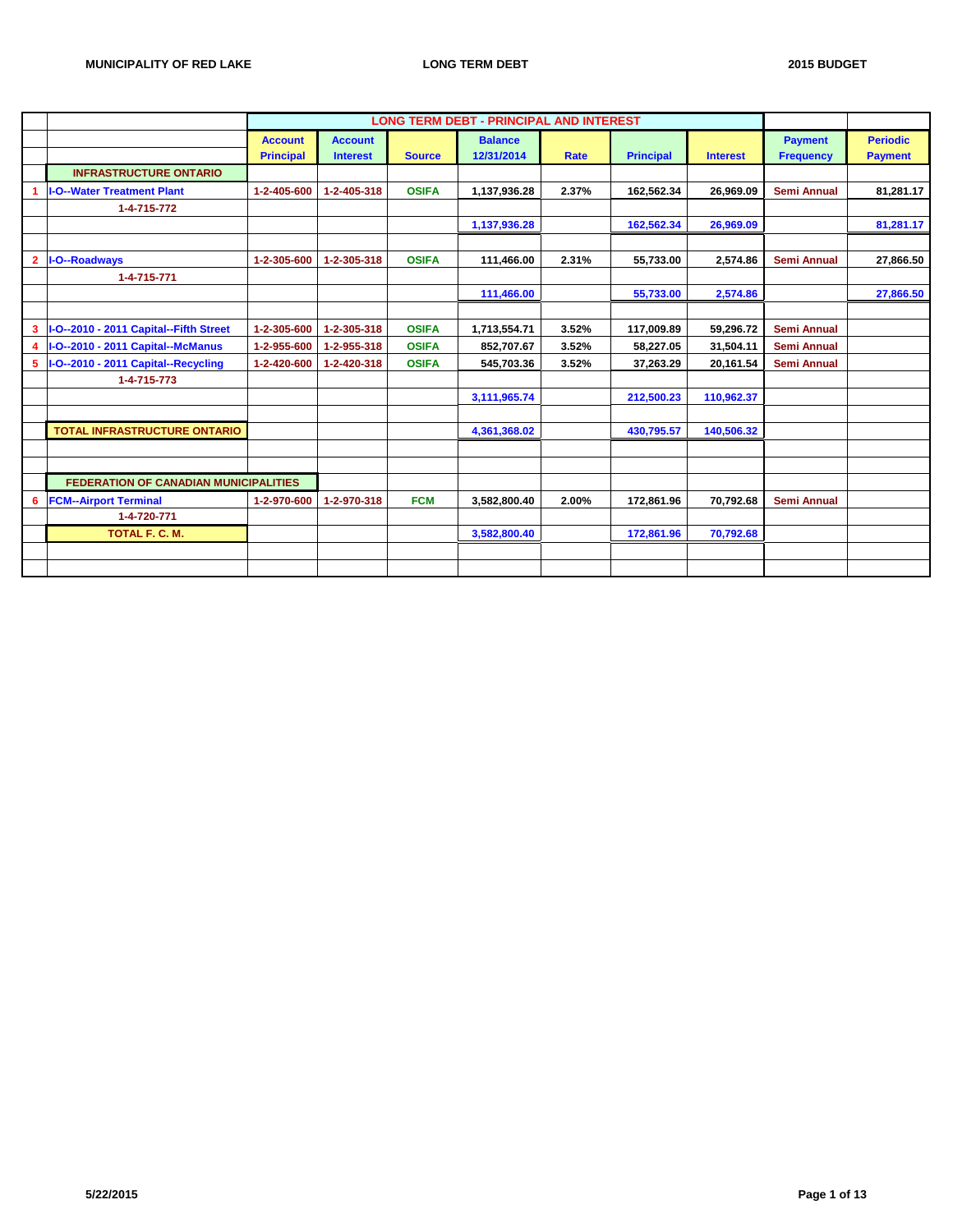|    |                                   |                  |                 |               | <b>LONG TERM DEBT - PRINCIPAL AND INTEREST</b> |       |                  |                 |                  |  |
|----|-----------------------------------|------------------|-----------------|---------------|------------------------------------------------|-------|------------------|-----------------|------------------|--|
|    |                                   |                  |                 |               |                                                |       |                  |                 |                  |  |
|    |                                   | <b>Account</b>   | <b>Account</b>  |               | <b>Balance</b>                                 |       |                  |                 | <b>Payment</b>   |  |
|    |                                   | <b>Principal</b> | <b>Interest</b> | <b>Source</b> | 12/31/2014                                     | Rate  | <b>Principal</b> | <b>Interest</b> | <b>Frequency</b> |  |
|    | <b>PACIFIC &amp; WESTERN BANK</b> |                  |                 |               |                                                |       |                  |                 |                  |  |
|    | <b>Administration</b>             | 1-2-100-600      | 1-2-100-318     | <b>PWB</b>    | 37,789.41                                      | 3.79% | 4,399.32         | 1,294.85        | <b>Monthly</b>   |  |
| 8  | <b>Fire Service</b>               | 1-2-200-600      | 1-2-200-318     | <b>PWB</b>    | 268,861.45                                     | 3.79% | 31,299.99        | 9,212.50        | <b>Monthly</b>   |  |
|    | <b>Property Standards</b>         | 1-2-210-600      | 1-2-210-318     | <b>PWB</b>    | 34,832.96                                      | 3.79% | 4,055.14         | 1,193.55        | <b>Monthly</b>   |  |
| 10 | <b>Operations--Equipment</b>      | 1-2-300-600      | 1-2-300-318     | <b>PWB</b>    | 316,873.26                                     | 3.79% | 36,889.37        | 10,857.62       | <b>Monthly</b>   |  |
| 11 | <b>Operations--Paving</b>         | 1-2-305-600      | 1-2-305-318     | <b>PWB</b>    | 189,567.11                                     | 3.79% | 22,068.80        | 6,495.49        | <b>Monthly</b>   |  |
| 12 | <b>Sewage System</b>              | 1-2-400-600      | 1-2-400-318     | <b>PWB</b>    | 82,540.68                                      | 3.79% | 9,609.12         | 2,828.24        | <b>Monthly</b>   |  |
|    | 13 Water System                   | 1-2-405-600      | 1-2-405-318     | <b>PWB</b>    | 288,401.07                                     | 3.79% | 33,574.73        | 9,882.02        | <b>Monthly</b>   |  |
|    | 14 Landfill                       | 1-2-415-600      | 1-2-415-318     | <b>PWB</b>    | 39,493.15                                      | 3.79% | 4,597.67         | 1,353.23        | <b>Monthly</b>   |  |
|    | 15 Recycling                      | 1-2-420-600      | 1-2-420-318     | <b>PWB</b>    | 182.458.34                                     | 3.79% | 21,241.22        | 6,251.91        | <b>Monthly</b>   |  |
|    | 16 Day Care                       | 1-2-615-600      | 1-2-615-318     | <b>PWB</b>    | 10,663.15                                      | 3.79% | 1,241.37         | 365.37          | <b>Monthly</b>   |  |
|    | 17 Recreation                     | 1-2-700-600      | 1-2-700-318     | <b>PWB</b>    | 7,637.97                                       | 3.79% | 889.19           | 261.71          | <b>Monthly</b>   |  |
|    | 18 Facilities                     | 1-2-750-600      | 1-2-750-318     | <b>PWB</b>    | 19,156.55                                      | 3.79% | 2,230.14         | 656.40          | <b>Monthly</b>   |  |
|    | 19 Parks                          | 1-2-751-600      | 1-2-751-318     | <b>PWB</b>    | 29,856.82                                      | 3.79% | 3,475.84         | 1,023.04        | <b>Monthly</b>   |  |
| 20 | <b>Beaches</b>                    | 1-2-755-600      | 1-2-755-318     | <b>PWB</b>    | 3,001.48                                       | 3.79% | 349.42           | 102.85          | <b>Monthly</b>   |  |
| 21 | <b>Cemetery</b>                   | 1-2-786-600      | 1-2-786-318     | <b>PWB</b>    | 6,303.11                                       | 3.79% | 733.79           | 215.98          | <b>Monthly</b>   |  |
| 22 | Library                           | 1-2-850-600      | 1-2-850-318     | <b>PWB</b>    | 25,710.04                                      | 3.79% | 2,993.08         | 880.95          | <b>Monthly</b>   |  |
| 23 | Planning                          | 1-2-900-600      | 1-2-900-318     | <b>PWB</b>    | 1,421.75                                       | 3.79% | 165.52           | 48.72           | <b>Monthly</b>   |  |
| 24 | <b>Airport</b>                    | 1-2-970-600      | 1-2-970-318     | <b>PWB</b>    | 303,446.38                                     | 3.79% | 35,326.26        | 10,397.55       | <b>Monthly</b>   |  |
|    | 1-4-720-776                       |                  |                 |               |                                                |       |                  |                 |                  |  |
|    | <b>TOTAL P. &amp;. W. BANK</b>    |                  |                 |               | 1,848,014.67                                   |       | 215,139.96       | 63,321.96       |                  |  |
|    |                                   |                  |                 |               |                                                |       |                  |                 |                  |  |
|    |                                   |                  |                 |               |                                                |       |                  |                 |                  |  |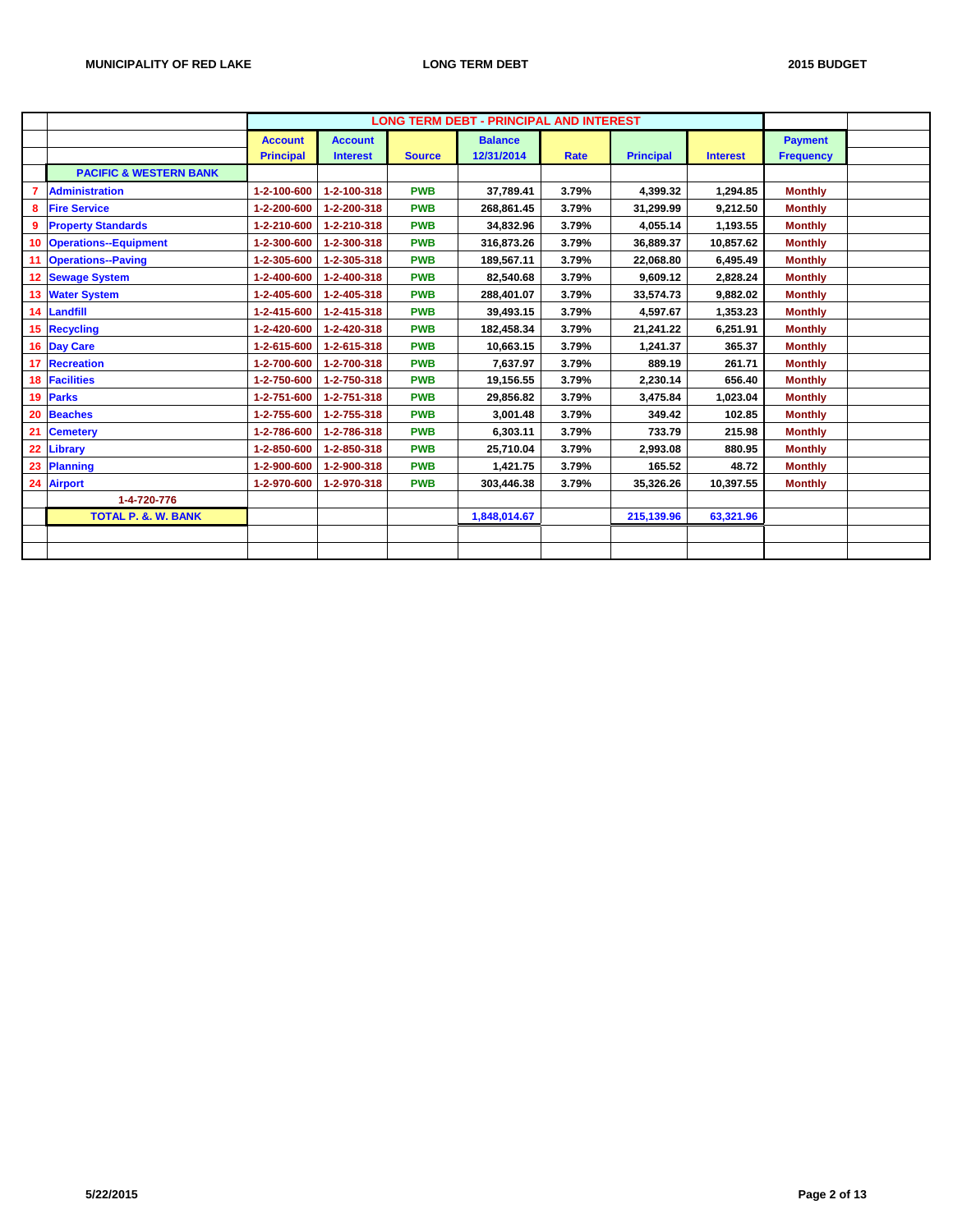|                                              |                  |                 |               | <b>LONG TERM DEBT - PRINCIPAL AND INTEREST</b> |             |                  |                 |                    |                 |
|----------------------------------------------|------------------|-----------------|---------------|------------------------------------------------|-------------|------------------|-----------------|--------------------|-----------------|
|                                              | <b>Account</b>   | <b>Account</b>  |               | <b>Balance</b>                                 |             |                  |                 | <b>Payment</b>     | <b>Periodic</b> |
|                                              | <b>Principal</b> | <b>Interest</b> | <b>Source</b> | 12/31/2014                                     | Rate        | <b>Principal</b> | <b>Interest</b> | <b>Frequency</b>   | <b>Payment</b>  |
| <b>C. I. B. C. SUMMARY</b>                   |                  |                 |               |                                                |             |                  |                 |                    |                 |
| Loan 6026451                                 |                  |                 | <b>CIBC</b>   | 0.00                                           |             | 0.00             | 0.00            | Quarterly          | 0.00            |
| <b>Loan 6027652</b>                          |                  |                 | <b>CIBC</b>   | 644,263.84                                     |             | 95,446.52        | 19,327.92       | Quarterly          | 23,861.63       |
| Loan 6027857                                 |                  |                 | <b>CIBC</b>   | 1,532,095.83                                   |             | 300,603.88       | 45,962.87       | Quarterly          | 75,150.97       |
| <b>Loan 6027954</b>                          |                  |                 | <b>CIBC</b>   | 6,066,156.68                                   |             | 391,364.96       | 181,984.70      | Quarterly          | 97,841.24       |
| Loan 6028055                                 |                  |                 | <b>CIBC</b>   | 308,694.10                                     |             | 56,126.20        | 9,260.82        | Quarterly          | 14,031.55       |
| Loan 6028152                                 |                  |                 | <b>CIBC</b>   | 0.00                                           |             | 0.00             | 0.00            | Quarterly          | 0.00            |
|                                              |                  |                 |               |                                                |             |                  |                 |                    |                 |
| TOTAL C. I. B. C.                            |                  |                 |               | 8,551,210.45                                   |             | 843,541.56       | 256,536.31      |                    | 210,885.39      |
|                                              |                  |                 |               |                                                |             |                  |                 |                    |                 |
|                                              |                  |                 |               |                                                |             |                  |                 |                    |                 |
|                                              |                  |                 |               | <b>SUMMARY - LONG TERM DEBT</b>                |             |                  |                 |                    |                 |
|                                              | <b>Account</b>   | <b>Account</b>  |               | <b>Balance</b>                                 |             |                  |                 |                    |                 |
|                                              | <b>Principal</b> | <b>Interest</b> | <b>Source</b> | 12/31/2014                                     | <b>Rate</b> | <b>Principal</b> | <b>Interest</b> |                    |                 |
|                                              |                  |                 |               |                                                |             |                  |                 |                    |                 |
| <b>Infrastructure Ontario</b>                |                  |                 |               | 4,361,368.02                                   |             | 430,795.57       | 140,506.32      | <b>Semi Annual</b> |                 |
|                                              |                  |                 |               |                                                |             |                  |                 |                    |                 |
| <b>Federation of Canadian Municipalities</b> |                  |                 |               | 3,582,800.40                                   |             | 172,861.96       | 70,792.68       | <b>Semi Annual</b> |                 |
|                                              |                  |                 |               |                                                |             |                  |                 |                    |                 |
| <b>Pacific &amp; Western Bank</b>            |                  |                 |               | 1,848,014.67                                   |             | 215,139.96       | 63,321.96       | <b>Monthly</b>     |                 |
|                                              |                  |                 |               |                                                |             |                  |                 |                    |                 |
| C. I. B. C.                                  |                  |                 |               | 8,551,210.45                                   |             | 843,541.56       | 256,536.31      | Quarterly          |                 |
|                                              |                  |                 |               |                                                |             |                  |                 |                    |                 |
|                                              |                  |                 |               | 18,343,393.54                                  |             | 1,662,339.05     | 531, 157.28     |                    |                 |
|                                              |                  |                 |               |                                                |             |                  |                 |                    |                 |
|                                              |                  |                 |               |                                                |             |                  |                 |                    |                 |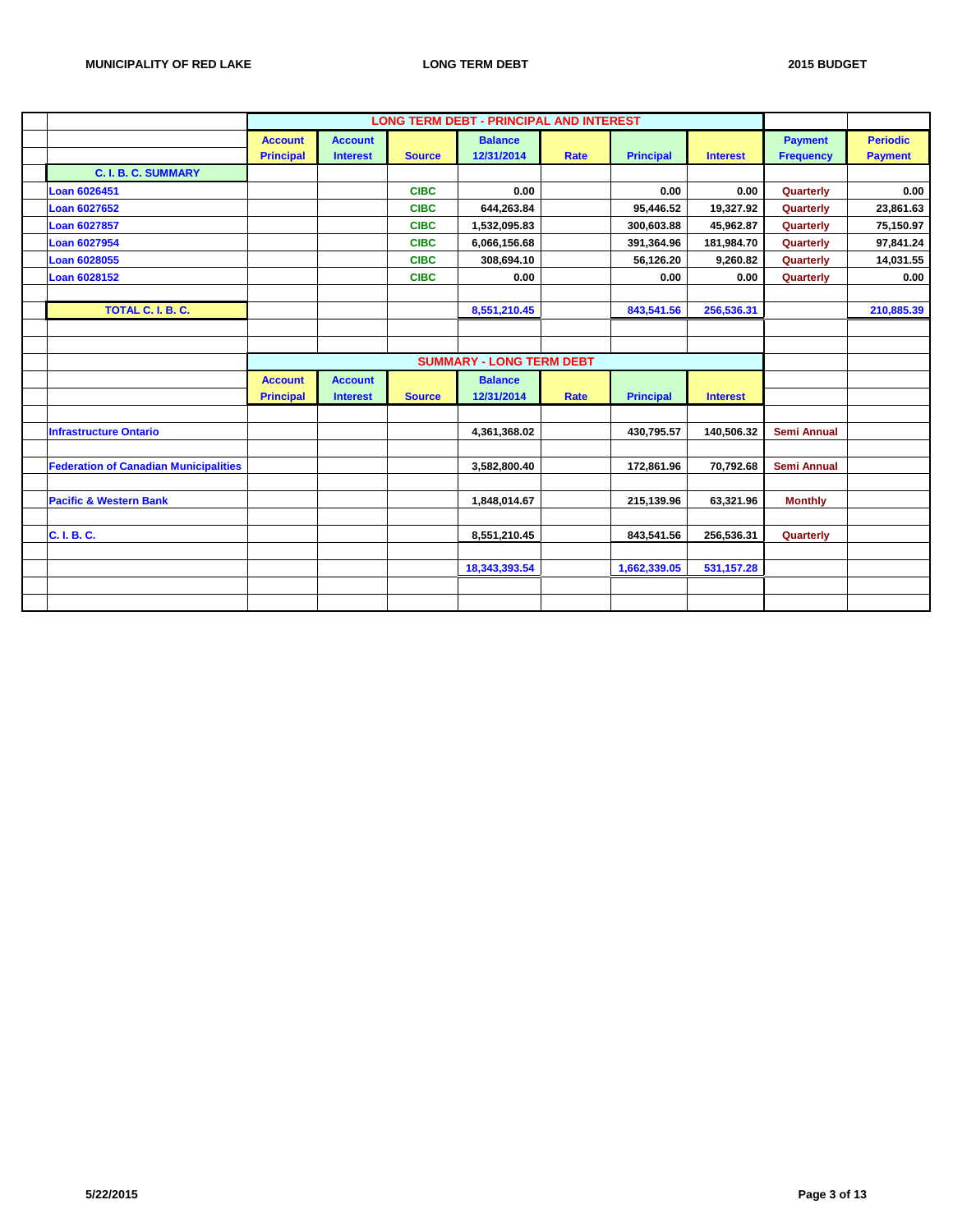|    |                           |                  |                 |               | <b>LONG TERM DEBT - PRINCIPAL AND INTEREST</b> |             |                  |                 |                  |                 |
|----|---------------------------|------------------|-----------------|---------------|------------------------------------------------|-------------|------------------|-----------------|------------------|-----------------|
|    |                           | <b>Account</b>   | <b>Account</b>  |               | <b>Balance</b>                                 |             |                  |                 | <b>Payment</b>   | <b>Periodic</b> |
|    |                           | <b>Principal</b> | <b>Interest</b> | <b>Source</b> | 12/31/2014                                     | <b>Rate</b> | <b>Principal</b> | <b>Interest</b> | <b>Frequency</b> | <b>Payment</b>  |
|    | <b>LOAN 6026451</b>       |                  |                 |               |                                                |             |                  |                 |                  |                 |
| 25 | <b>Fire Truck/Tanker</b>  | 1-2-200-600      | 1-2-200-318     | <b>CIBC</b>   | 0.00                                           | 3.00%       | 0.00             | 0.00            | Quarterly        |                 |
| 26 | <b>Public Works Equip</b> | 1-2-300-600      | 1-2-300-318     | <b>CIBC</b>   | 0.00                                           | 3.00%       | 0.00             | 0.00            | Quarterly        |                 |
| 27 | Ferry                     | 1-2-350-600      | 1-2-350-318     | <b>CIBC</b>   | 0.00                                           | 3.00%       | 0.00             | 0.00            | Quarterly        |                 |
| 28 | <b>Ditching</b>           | 1-2-403-600      | 1-2-403-318     | <b>CIBC</b>   | 0.00                                           | 3.00%       | 0.00             | 0.00            | Quarterly        |                 |
| 29 | <b>Water Meters</b>       | 1-2-405-600      | 1-2-405-318     | <b>CIBC</b>   | 0.00                                           | 3.00%       | 0.00             | 0.00            | Quarterly        |                 |
| 30 | <b>Track Loader</b>       | 1-2-415-600      | 1-2-415-318     | <b>CIBC</b>   | 0.00                                           | 3.00%       | 0.00             | 0.00            | Quarterly        |                 |
| 31 | Columbarium               | 1-2-786-600      | 1-2-786-318     | <b>CIBC</b>   | 0.00                                           | 3.00%       | 0.00             | 0.00            | Quarterly        |                 |
|    | 1-4-725-771               |                  |                 |               |                                                |             |                  |                 |                  |                 |
|    |                           |                  |                 |               | 0.00                                           |             | 0.00             | 0.00            |                  | 0.00            |
|    |                           |                  |                 |               |                                                |             |                  |                 |                  |                 |
|    | <b>LOAN 6027652</b>       |                  |                 |               |                                                |             |                  |                 |                  |                 |
| 32 | <b>Administration</b>     | 1-2-100-600      | 1-2-100-318     | <b>CIBC</b>   | 88,100.34                                      | 3.00%       | 13,051.92        | 2,643.01        | Quarterly        | 3,262.98        |
|    | 33 Fire Department        | 1-2-200-600      | 1-2-200-318     | <b>CIBC</b>   | 61,823.83                                      | 3.00%       | 9,159.08         | 1,854.71        | Quarterly        | 2,289.77        |
|    | 34 Flood Damage           | 1-2-300-600      | 1-2-300-318     | <b>CIBC</b>   | 23,301.58                                      | 3.00%       | 3,452.08         | 699.05          | Quarterly        | 863.02          |
| 35 | <b>Campbell Road</b>      | 1-2-305-600      | 1-2-305-318     | <b>CIBC</b>   | 56.297.84                                      | 3.00%       | 8,340.44         | 1.688.94        | Quarterly        | 2,085.11        |
| 36 | <b>Sanitary Sewer</b>     | 1-2-400-600      | 1-2-400-318     | <b>CIBC</b>   | 90,627.77                                      | 3.00%       | 13,426.32        | 2,718.83        | Quarterly        | 3,356.58        |
| 37 | Parks                     | 1-2-751-600      | 1-2-751-318     | <b>CIBC</b>   | 148,827.18                                     | 3.00%       | 22,048.48        | 4,464.82        | Quarterly        | 5,512.12        |
|    | <b>Municipal Office</b>   | 1-2-754-600      | 1-2-754-318     | <b>CIBC</b>   | 62,208.01                                      | 3.00%       | 9,216.00         | 1,866.24        | Quarterly        | 2,304.00        |
|    | 39 Arena                  | 1-2-790-600      | 1-2-790-318     | <b>CIBC</b>   | 19,676.25                                      | 3.00%       | 2,915.00         | 590.29          | Quarterly        | 728.75          |
| 40 | Library                   | 1-2-850-600      | 1-2-850-318     | <b>CIBC</b>   | 55,602.97                                      | 3.00%       | 8,237.48         | 1,668.09        | Quarterly        | 2,059.37        |
|    | 41 Airport                | 1-2-970-600      | 1-2-970-318     | <b>CIBC</b>   | 37,798.07                                      | 3.00%       | 5,599.72         | 1,133.94        | Quarterly        | 1,399.93        |
|    | 1-4-725-772               |                  |                 |               |                                                |             |                  |                 |                  |                 |
|    |                           |                  |                 |               | 644,263.84                                     |             | 95,446.52        | 19,327.92       |                  | 23,861.63       |
|    |                           |                  |                 |               |                                                |             |                  |                 |                  |                 |
|    |                           |                  |                 |               |                                                |             |                  |                 |                  |                 |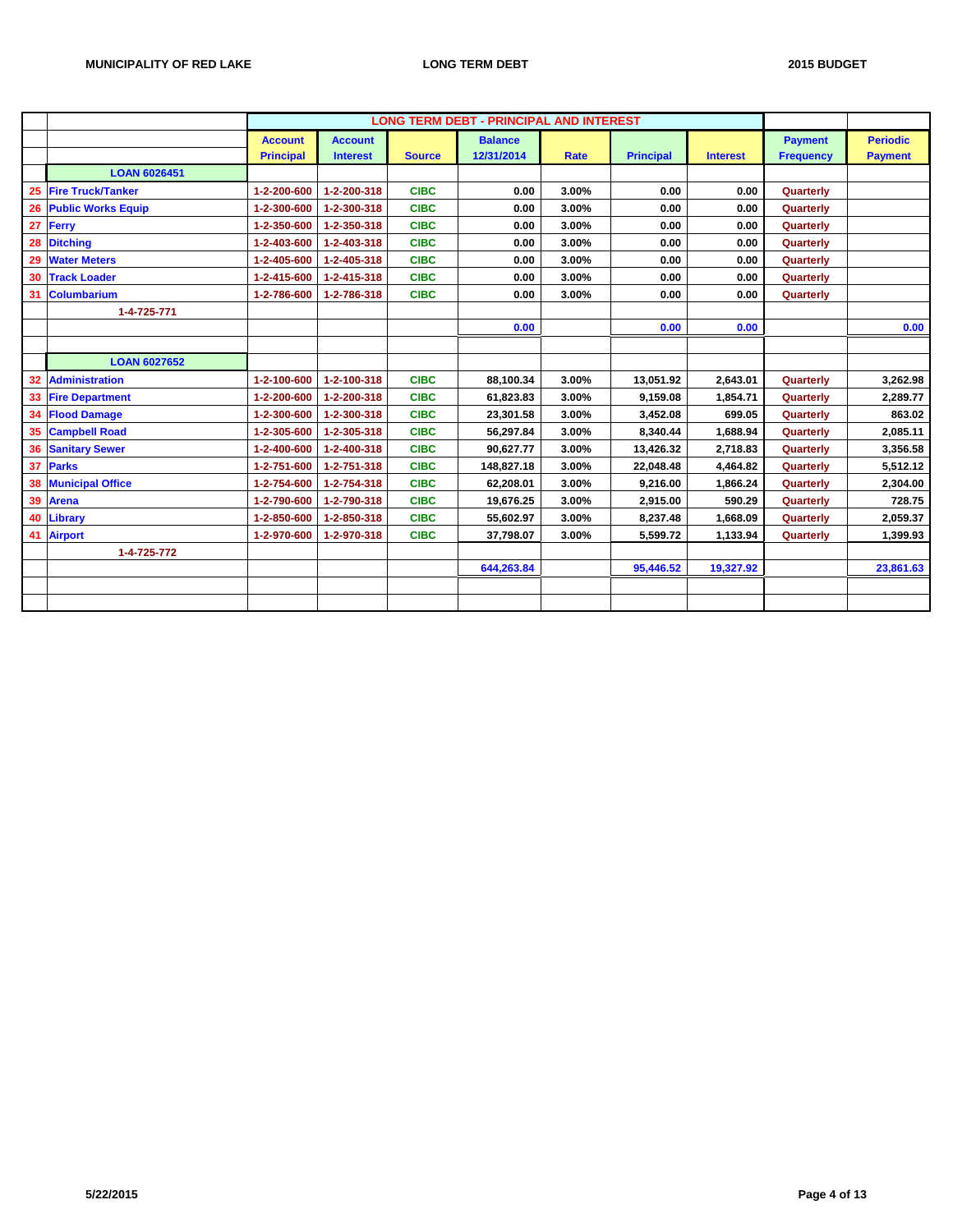|    |                              |                  |                 |               | <b>LONG TERM DEBT - PRINCIPAL AND INTEREST</b> |             |                  |                 |                  |                 |
|----|------------------------------|------------------|-----------------|---------------|------------------------------------------------|-------------|------------------|-----------------|------------------|-----------------|
|    |                              | <b>Account</b>   | <b>Account</b>  |               | <b>Balance</b>                                 |             |                  |                 | <b>Payment</b>   | <b>Periodic</b> |
|    |                              | <b>Principal</b> | <b>Interest</b> | <b>Source</b> | 12/31/2014                                     | <b>Rate</b> | <b>Principal</b> | <b>Interest</b> | <b>Frequency</b> | <b>Payment</b>  |
|    | <b>LOAN 6027857</b>          |                  |                 |               |                                                |             |                  |                 |                  |                 |
| 42 | Administration               | 1-2-100-600      | 1-2-100-318     | <b>CIBC</b>   | 23,741.91                                      | 3.00%       | 4,658.28         | 712.26          | Quarterly        | 1,164.57        |
| 43 | <b>Fire Department</b>       | 1-2-200-600      | 1-2-200-318     | <b>CIBC</b>   | 13,591.27                                      | 3.00%       | 2,666.68         | 407.74          | Quarterly        | 666.67          |
| 44 | <b>Public Works</b>          | 1-2-300-600      | 1-2-300-318     | <b>CIBC</b>   | 139,524.45                                     | 3.00%       | 27,375.32        | 4,185.73        | Quarterly        | 6,843.83        |
| 45 | <b>Streets</b>               | 1-2-305-600      | 1-2-305-318     | <b>CIBC</b>   | 206,615.73                                     | 3.00%       | 40,538.92        | 6,198.47        | Quarterly        | 10,134.73       |
|    | 46 Ferry                     | 1-2-350-600      | 1-2-350-318     | <b>CIBC</b>   | 6,841.51                                       | 3.00%       | 1,342.32         | 205.25          | Quarterly        | 335.58          |
| 47 | <b>Sewage System</b>         | 1-2-400-600      | 1-2-400-318     | <b>CIBC</b>   | 251,398.79                                     | 3.00%       | 49,325.52        | 7,541.96        | Quarterly        | 12,331.38       |
| 48 | <b>Water</b>                 | 1-2-405-600      | 1-2-405-318     | <b>CIBC</b>   | 300,831.38                                     | 3.00%       | 59,024.44        | 9,024.94        | Quarterly        | 14,756.11       |
| 49 | <b>Waste Disposal</b>        | 1-2-415-600      | 1-2-415-318     | <b>CIBC</b>   | 77,996.39                                      | 3.00%       | 15,303.24        | 2,339.89        | Quarterly        | 3,825.81        |
|    | 50 Parks                     | 1-2-751-600      | 1-2-751-318     | <b>CIBC</b>   | 20.718.19                                      | 3.00%       | 4,065.00         | 621.55          | Quarterly        | 1,016.25        |
| 51 | <b>Arena</b>                 | 1-2-790-600      | 1-2-790-318     | <b>CIBC</b>   | 1,466.50                                       | 3.00%       | 287.72           | 43.99           | Quarterly        | 71.93           |
| 52 | <b>Building Division</b>     | 1-2-900-600      | 1-2-900-318     | <b>CIBC</b>   | 7,687.56                                       | 3.00%       | 1,508.32         | 230.63          | Quarterly        | 377.08          |
| 53 | <b>Property--Residential</b> | 1-2-955-600      | 1-2-955-318     | <b>CIBC</b>   | 42,070.76                                      | 3.00%       | 8,254.48         | 1,262.12        | Quarterly        | 2,063.62        |
| 54 | <b>Highway Commercial</b>    | 1-2-960-600      | 1-2-960-318     | <b>CIBC</b>   | 237,723.59                                     | 3.00%       | 46,642.40        | 7,131.71        | Quarterly        | 11,660.60       |
| 55 | <b>Property--Industrial</b>  | 1-2-965-600      | 1-2-965-318     | <b>CIBC</b>   | 5,446.02                                       | 3.00%       | 1,068.52         | 163.38          | Quarterly        | 267.13          |
| 56 | <b>Property Development</b>  | 1-2-960-600      | 1-2-960-318     | <b>CIBC</b>   | 196,441.77                                     | 3.00%       | 38,542.72        | 5,893.25        | Quarterly        | 9,635.68        |
|    | 1-4-725-773                  |                  |                 |               |                                                |             |                  |                 |                  |                 |
|    |                              |                  |                 |               | 1,532,095.83                                   |             | 300,603.88       | 45,962.87       |                  | 75,150.97       |
|    |                              |                  |                 |               |                                                |             |                  |                 |                  |                 |
|    | <b>LOAN 6027954</b>          |                  |                 |               |                                                |             |                  |                 |                  |                 |
| 57 | <b>Roads</b>                 | 1-2-305-600      | 1-2-305-318     | <b>CIBC</b>   | 1,981,177.67                                   | 3.00%       | 127,817.88       | 59,435.33       | Quarterly        | 31,954.47       |
| 58 | <b>Sewage Services</b>       | 1-2-400-600      | 1-2-400-318     | <b>CIBC</b>   | 343,755.03                                     | 3.00%       | 22,177.76        | 10,312.65       | Quarterly        | 5,544.44        |
| 59 | <b>Water Services</b>        | 1-2-405-600      | 1-2-405-318     | <b>CIBC</b>   | 1,150,437.63                                   | 3.00%       | 74,221.80        | 34,513.13       | Quarterly        | 18,555.45       |
| 60 | <b>Highway Commercial</b>    | 1-2-960-600      | 1-2-960-318     | <b>CIBC</b>   | 2,376,331.51                                   | 3.00%       | 153,311.72       | 71,289.95       | Quarterly        | 38,327.93       |
|    | 61 Nungesser Industrial      | 1-2-965-600      | 1-2-965-318     | <b>CIBC</b>   | 79,503.76                                      | 3.00%       | 5,129.28         | 2,385.11        | Quarterly        | 1,282.32        |
| 62 | <b>Airport Terminal</b>      | 1-2-970-600      | 1-2-970-318     | <b>CIBC</b>   | 134,951.08                                     | 3.00%       | 8,706.52         | 4,048.53        | Quarterly        | 2,176.63        |
|    | 1-4-725-774                  |                  |                 |               |                                                |             |                  |                 |                  |                 |
|    |                              |                  |                 |               | 6,066,156.68                                   |             | 391,364.96       | 181,984.70      |                  | 97,841.24       |
|    |                              |                  |                 |               |                                                |             |                  |                 |                  |                 |
|    |                              |                  |                 |               |                                                |             |                  |                 |                  |                 |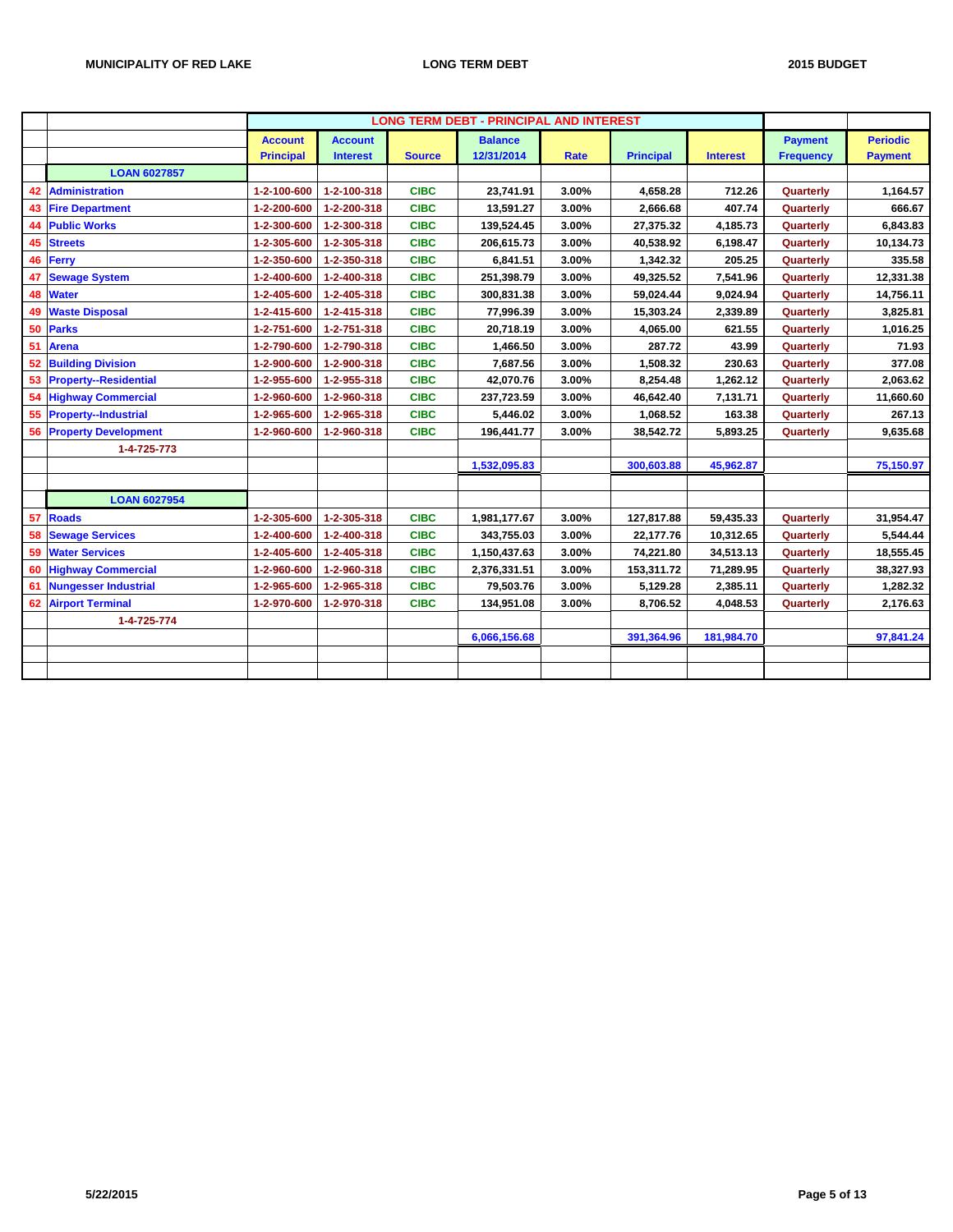|    |                                     |                                    |                                   |               | <b>LONG TERM DEBT - PRINCIPAL AND INTEREST</b> |             |                  |                 |                                    |                                   |
|----|-------------------------------------|------------------------------------|-----------------------------------|---------------|------------------------------------------------|-------------|------------------|-----------------|------------------------------------|-----------------------------------|
|    |                                     | <b>Account</b><br><b>Principal</b> | <b>Account</b><br><b>Interest</b> | <b>Source</b> | <b>Balance</b><br>12/31/2014                   | <b>Rate</b> | <b>Principal</b> | <b>Interest</b> | <b>Payment</b><br><b>Frequency</b> | <b>Periodic</b><br><b>Payment</b> |
|    | <b>LOAN 6028055</b>                 |                                    |                                   |               |                                                |             |                  |                 |                                    |                                   |
| 63 | <b>Fire Hall Repairs</b>            | 1-2-200-600                        | 1-2-200-318                       | <b>CIBC</b>   | 9,547.76                                       | 3.00%       | 1,735.96         | 286.43          | Quarterly                          | 433.99                            |
| 64 | <b>Public Works</b>                 | 1-2-300-600                        | 1-2-300-318                       | <b>CIBC</b>   | 89,238.75                                      | 3.00%       | 16,225.24        | 2,677.16        | Quarterly                          | 4,056.31                          |
| 65 | <b>Fifth Street--Street</b>         | 1-2-305-600                        | 1-2-305-318                       | <b>CIBC</b>   | 40,656.03                                      | 3.00%       | 7,392.00         | 1,219.68        | Quarterly                          | 1,848.00                          |
| 66 | <b>Fifth Street--Sewer</b>          | 1-2-400-600                        | 1-2-400-318                       | <b>CIBC</b>   | 40,656.03                                      | 3.00%       | 7,392.00         | 1,219.68        | Quarterly                          | 1,848.00                          |
| 67 | <b>Fifth Street--Water</b>          | 1-2-405-600                        | 1-2-405-318                       | <b>CIBC</b>   | 40.656.03                                      | 3.00%       | 7,392.00         | 1,219.68        | Quarterly                          | 1,848.00                          |
|    | <b>68 Day Care Relocation</b>       | 1-2-615-600                        | 1-2-615-318                       | <b>CIBC</b>   | 79,964.50                                      | 3.00%       | 14,539.00        | 2,398.94        | Quarterly                          | 3,634.75                          |
| 69 | <b>Walkable Trails</b>              | 1-2-753-600                        | 1-2-753-318                       | <b>CIBC</b>   | 1.375.00                                       | 3.00%       | 250.00           | 41.25           | Quarterly                          | 62.50                             |
| 70 | <b>Columbarium</b>                  | 1-2-786-600                        | 1-2-786-318                       | <b>CIBC</b>   | 6,600.00                                       | 3.00%       | 1,200.00         | 198.00          | Quarterly                          | 300.00                            |
|    | 1-4-725-775                         |                                    |                                   |               |                                                |             |                  |                 |                                    |                                   |
|    |                                     |                                    |                                   |               | 308,694.10                                     |             | 56,126.20        | 9,260.82        |                                    | 14,031.55                         |
|    |                                     |                                    |                                   |               |                                                |             |                  |                 |                                    |                                   |
|    | <b>LOAN 6028152</b>                 |                                    |                                   |               |                                                |             |                  |                 |                                    |                                   |
| 71 | <b>Public Works--Trucks</b>         | 1-2-300-600                        | 1-2-300-318                       | <b>CIBC</b>   | 0.00                                           | 3.00%       | 0.00             | 0.00            | Quarterly                          |                                   |
| 72 | <b>Fifth Street--Street</b>         | 1-2-305-600                        | 1-2-305-318                       | <b>CIBC</b>   | 0.00                                           | 3.00%       | 0.00             | 0.00            | Quarterly                          |                                   |
| 73 | <b>Fifth Street--Sewer</b>          | 1-2-400-600                        | 1-2-400-318                       | <b>CIBC</b>   | 0.00                                           | 3.00%       | 0.00             | 0.00            | Quarterly                          |                                   |
| 74 | <b>Fifth Street--Water</b>          | 1-2-405-600                        | 1-2-405-318                       | <b>CIBC</b>   | 0.00                                           | 3.00%       | 0.00             | 0.00            | Quarterly                          |                                   |
| 75 | <b>Day Care Facility Relocation</b> | 1-2-615-600                        | 1-2-615-318                       | <b>CIBC</b>   | 0.00                                           | 3.00%       | 0.00             | 0.00            | Quarterly                          |                                   |
| 76 | <b>Facilities--1 Truck</b>          | 1-2-750-600                        | 1-2-750-318                       | <b>CIBC</b>   | 0.00                                           | 3.00%       | 0.00             | 0.00            | Quarterly                          |                                   |
| 77 | <b>Cochenour Hall</b>               | 1-2-788-600                        | 1-2-788-318                       | <b>CIBC</b>   | 0.00                                           | 3.00%       | 0.00             | 0.00            | Quarterly                          |                                   |
|    | 1-4-725-776                         |                                    |                                   |               |                                                |             |                  |                 |                                    |                                   |
|    |                                     |                                    |                                   |               | 0.00                                           |             | 0.00             | 0.00            |                                    | 0.00                              |
|    |                                     |                                    |                                   |               |                                                |             |                  |                 |                                    |                                   |
|    |                                     |                                    |                                   |               |                                                |             |                  |                 |                                    |                                   |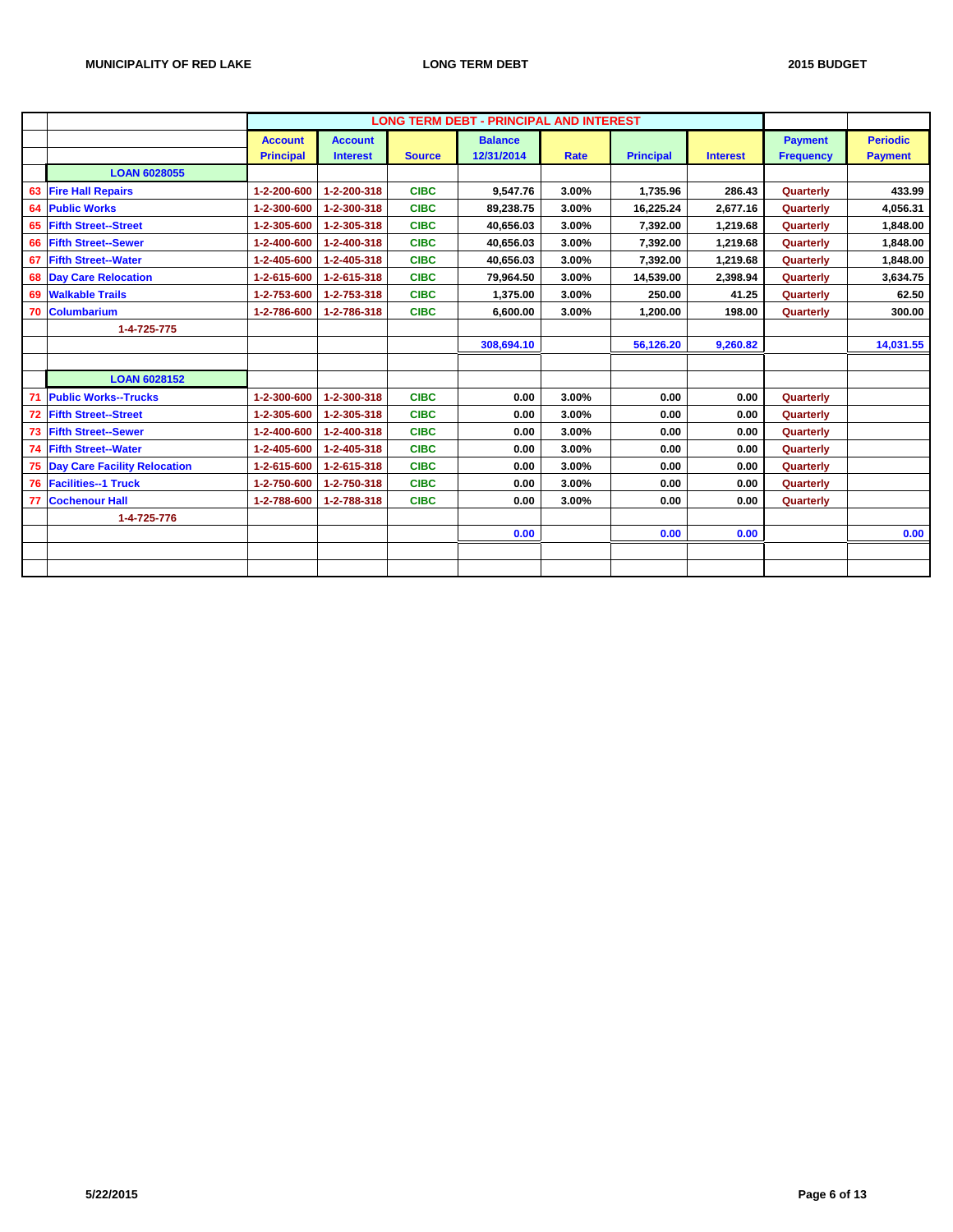|                 |                                   |                  |                 |               | <b>LONG TERM DEBT - PRINCIPAL AND INTEREST ALLOCATION</b> |             |                  |                 |  |
|-----------------|-----------------------------------|------------------|-----------------|---------------|-----------------------------------------------------------|-------------|------------------|-----------------|--|
|                 |                                   | <b>Account</b>   | <b>Account</b>  |               | <b>Balance</b>                                            |             |                  |                 |  |
|                 |                                   | <b>Principal</b> | <b>Interest</b> | <b>Source</b> | 12/31/2014                                                | <b>Rate</b> | <b>Principal</b> | <b>Interest</b> |  |
| 32 <sup>2</sup> | <b>Loan 6027652</b>               | 1-2-100-600      | 1-2-100-318     | <b>CIBC</b>   | 88,100.34                                                 |             | 13,051.92        | 2,643.01        |  |
| 42              | <b>Loan 6027857</b>               | 1-2-100-600      | 1-2-100-318     | <b>CIBC</b>   | 23,741.91                                                 |             | 4,658.28         | 712.26          |  |
| 7               | <b>Pacific &amp; Western Bank</b> | 1-2-100-600      | 1-2-100-318     | <b>PWB</b>    | 37,789.41                                                 |             | 4,399.32         | 1,294.85        |  |
|                 |                                   |                  |                 |               |                                                           |             |                  |                 |  |
|                 |                                   |                  |                 |               | 149,631.67                                                |             | 22,109.52        | 4,650.12        |  |
|                 |                                   |                  |                 |               |                                                           |             |                  |                 |  |
|                 | 25 Loan 6026451                   | 1-2-200-600      | 1-2-200-318     | <b>CIBC</b>   | 0.00                                                      |             | 0.00             | 0.00            |  |
| 33              | Loan 6027652                      | 1-2-200-600      | 1-2-200-318     | <b>CIBC</b>   | 61,823.83                                                 |             | 9,159.08         | 1,854.71        |  |
| 43              | <b>Loan 6027857</b>               | 1-2-200-600      | 1-2-200-318     | <b>CIBC</b>   | 13,591.27                                                 |             | 2,666.68         | 407.74          |  |
| 63              | <b>Loan 6028055</b>               | 1-2-200-600      | 1-2-200-318     | <b>CIBC</b>   | 9,547.76                                                  |             | 1,735.96         | 286.43          |  |
| 8               | <b>Pacific &amp; Western Bank</b> | 1-2-200-600      | 1-2-200-318     | <b>PWB</b>    | 268,861.45                                                |             | 31,299.99        | 9,212.50        |  |
|                 |                                   |                  |                 |               |                                                           |             |                  |                 |  |
|                 |                                   |                  |                 |               | 353,824.30                                                |             | 44,861.71        | 11,761.38       |  |
|                 |                                   |                  |                 |               |                                                           |             |                  |                 |  |
| 9               | <b>Pacific &amp; Western Bank</b> | 1-2-210-600      | 1-2-210-318     | <b>PWB</b>    | 34,832.96                                                 |             | 4,055.14         | 1,193.55        |  |
|                 |                                   |                  |                 |               |                                                           |             |                  |                 |  |
|                 |                                   |                  |                 |               | 34,832.96                                                 |             | 4,055.14         | 1,193.55        |  |
|                 |                                   |                  |                 |               |                                                           |             |                  |                 |  |
| 26              | Loan 6026451                      | 1-2-300-600      | 1-2-300-318     | <b>CIBC</b>   | 0.00                                                      |             | 0.00             | 0.00            |  |
| 34              | <b>Loan 6027652</b>               | 1-2-300-600      | 1-2-300-318     | <b>CIBC</b>   | 23,301.58                                                 |             | 3,452.08         | 699.05          |  |
| 44              | <b>Loan 6027857</b>               | 1-2-300-600      | 1-2-300-318     | <b>CIBC</b>   | 139,524.45                                                |             | 27,375.32        | 4,185.73        |  |
| 64              | <b>Loan 6028055</b>               | 1-2-300-600      | 1-2-300-318     | <b>CIBC</b>   | 89,238.75                                                 |             | 16,225.24        | 2,677.16        |  |
| 71              | <b>Loan 6028152</b>               | 1-2-300-600      | 1-2-300-318     | <b>CIBC</b>   | 0.00                                                      |             | 0.00             | 0.00            |  |
|                 | 10 Pacific & Western Bank         | 1-2-300-600      | 1-2-300-318     | <b>PWB</b>    | 316,873.26                                                |             | 36,889.37        | 10,857.62       |  |
|                 |                                   |                  |                 |               |                                                           |             |                  |                 |  |
|                 |                                   |                  |                 |               | 568,938.05                                                |             | 83,942.01        | 18,419.56       |  |
|                 |                                   |                  |                 |               |                                                           |             |                  |                 |  |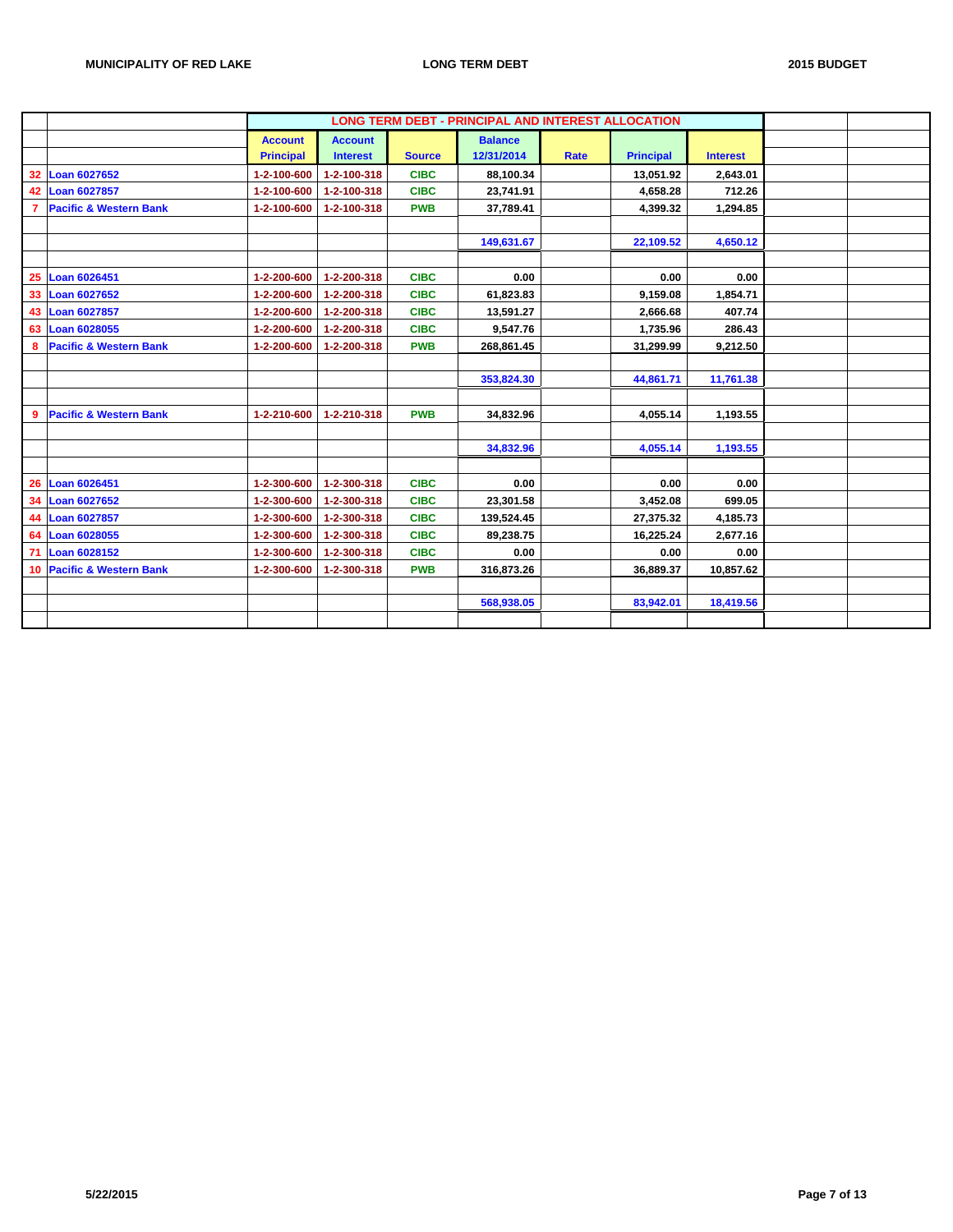|              |                               |                  |                 |               | <b>LONG TERM DEBT - PRINCIPAL AND INTEREST ALLOCATION</b> |      |                  |                 |  |
|--------------|-------------------------------|------------------|-----------------|---------------|-----------------------------------------------------------|------|------------------|-----------------|--|
|              |                               | <b>Account</b>   | <b>Account</b>  |               | <b>Balance</b>                                            |      |                  |                 |  |
|              |                               | <b>Principal</b> | <b>Interest</b> | <b>Source</b> | 12/31/2014                                                | Rate | <b>Principal</b> | <b>Interest</b> |  |
|              | 35 Loan 6027652               | 1-2-305-600      | 1-2-305-318     | <b>CIBC</b>   | 56,297.84                                                 |      | 8,340.44         | 1.688.94        |  |
|              | 45 Loan 6027857               | 1-2-305-600      | 1-2-305-318     | <b>CIBC</b>   | 206,615.73                                                |      | 40,538.92        | 6,198.47        |  |
| 57           | Loan 6027954                  | 1-2-305-600      | 1-2-305-318     | <b>CIBC</b>   | 1,981,177.67                                              |      | 127,817.88       | 59,435.33       |  |
| 65           | Loan 6028055                  | 1-2-305-600      | 1-2-305-318     | <b>CIBC</b>   | 40,656.03                                                 |      | 7,392.00         | 1,219.68        |  |
|              | 72 Loan 6028152               | 1-2-305-600      | 1-2-305-318     | <b>CIBC</b>   | 0.00                                                      |      | 0.00             | 0.00            |  |
| $\mathbf{2}$ | <b>Infrastructure Ontario</b> | 1-2-305-600      | 1-2-305-318     | <b>OSIFA</b>  | 111,466.00                                                |      | 55,733.00        | 2,574.86        |  |
| 3            | <b>Infrastructure Ontario</b> | 1-2-305-600      | 1-2-305-318     | <b>OSIFA</b>  | 1,713,554.71                                              |      | 117,009.89       | 59,296.72       |  |
|              | 11 Pacific & Western Bank     | 1-2-305-600      | 1-2-305-318     | <b>PWB</b>    | 189,567.11                                                |      | 22,068.80        | 6,495.49        |  |
|              |                               |                  |                 |               |                                                           |      |                  |                 |  |
|              |                               |                  |                 |               | 4,299,335.09                                              |      | 378,900.93       | 136,909.49      |  |
|              |                               |                  |                 |               |                                                           |      |                  |                 |  |
| 27           | <b>Loan 6026451</b>           | 1-2-350-600      | 1-2-350-318     | <b>CIBC</b>   | 0.00                                                      |      | 0.00             | 0.00            |  |
| 46           | Loan 6027857                  | 1-2-350-600      | 1-2-350-318     | <b>CIBC</b>   | 6,841.51                                                  |      | 1,342.32         | 205.25          |  |
|              |                               |                  |                 |               |                                                           |      |                  |                 |  |
|              |                               |                  |                 |               | 6,841.51                                                  |      | 1,342.32         | 205.25          |  |
|              |                               |                  |                 |               |                                                           |      |                  |                 |  |
|              | 36 Loan 6027652               | 1-2-400-600      | 1-2-400-318     | <b>CIBC</b>   | 90,627.77                                                 |      | 13,426.32        | 2,718.83        |  |
| 47           | <b>Loan 6027857</b>           | 1-2-400-600      | 1-2-400-318     | <b>CIBC</b>   | 251,398.79                                                |      | 49,325.52        | 7,541.96        |  |
| 58           | <b>Loan 6027954</b>           | 1-2-400-600      | 1-2-400-318     | <b>CIBC</b>   | 343,755.03                                                |      | 22,177.76        | 10,312.65       |  |
|              | 66 Loan 6028055               | 1-2-400-600      | 1-2-400-318     | <b>CIBC</b>   | 40,656.03                                                 |      | 7,392.00         | 1,219.68        |  |
| 73           | <b>Loan 6028152</b>           | 1-2-400-600      | 1-2-400-318     | <b>CIBC</b>   | 0.00                                                      |      | 0.00             | 0.00            |  |
|              | 12 Pacific & Western Bank     | 1-2-400-600      | 1-2-400-318     | <b>PWB</b>    | 82,540.68                                                 |      | 9,609.12         | 2,828.24        |  |
|              |                               |                  |                 |               |                                                           |      |                  |                 |  |
|              |                               |                  |                 |               | 808,978.30                                                |      | 101,930.72       | 24,621.37       |  |
|              |                               |                  |                 |               |                                                           |      |                  |                 |  |
|              | 28 Loan 6026451               | 1-2-403-600      | 1-2-403-318     | <b>CIBC</b>   | 0.00                                                      |      | 0.00             | 0.00            |  |
|              |                               |                  |                 |               |                                                           |      |                  |                 |  |
|              |                               |                  |                 |               | 0.00                                                      |      | 0.00             | 0.00            |  |
|              |                               |                  |                 |               |                                                           |      |                  |                 |  |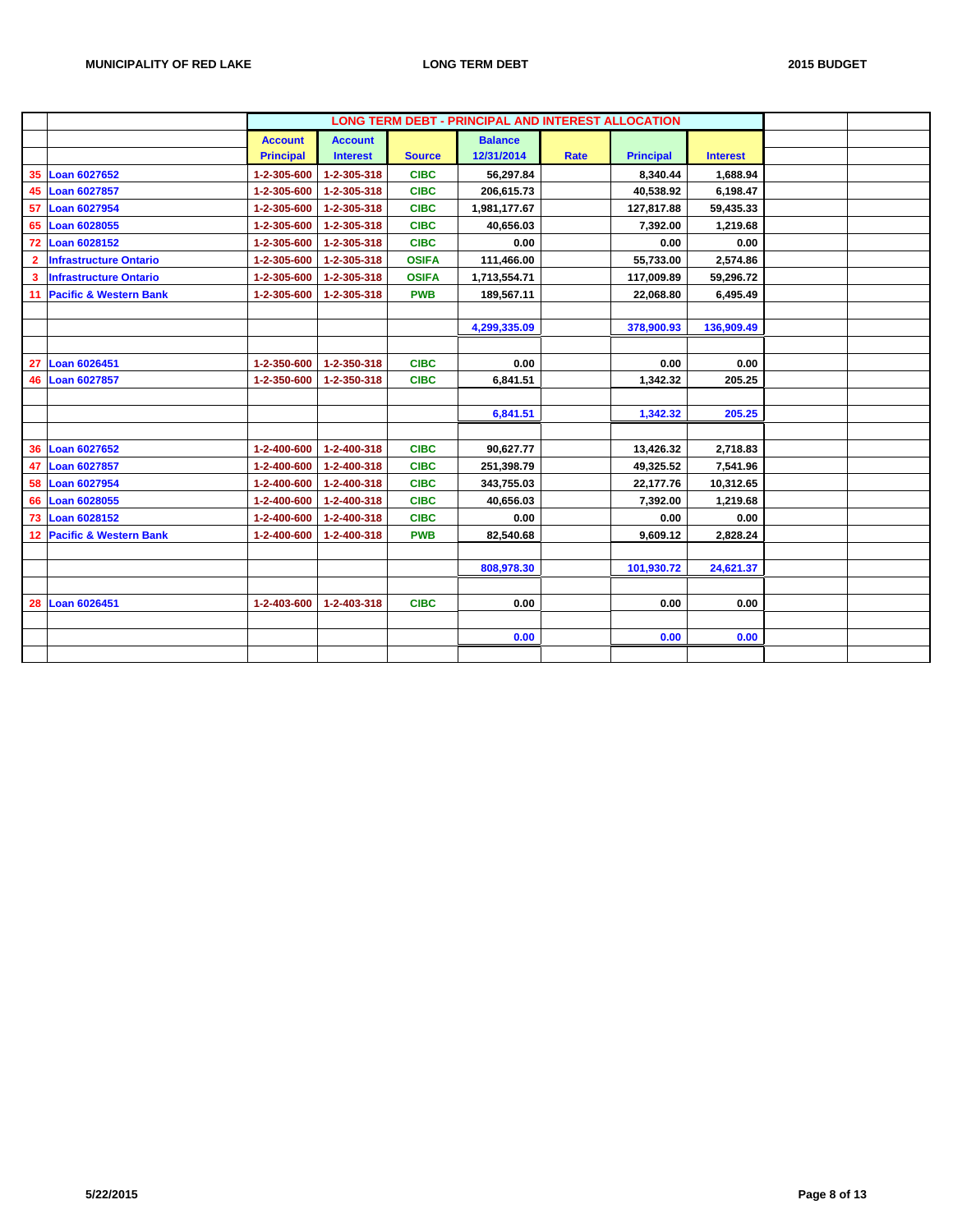|    |                               |                  |                 |               | <b>LONG TERM DEBT - PRINCIPAL AND INTEREST ALLOCATION</b> |             |                  |                 |  |
|----|-------------------------------|------------------|-----------------|---------------|-----------------------------------------------------------|-------------|------------------|-----------------|--|
|    |                               | <b>Account</b>   | <b>Account</b>  |               | <b>Balance</b>                                            |             |                  |                 |  |
|    |                               | <b>Principal</b> | <b>Interest</b> | <b>Source</b> | 12/31/2014                                                | <b>Rate</b> | <b>Principal</b> | <b>Interest</b> |  |
| 29 | Loan 6026451                  | 1-2-405-600      | 1-2-405-318     | <b>CIBC</b>   | 0.00                                                      |             | 0.00             | 0.00            |  |
|    | 48 Loan 6027857               | 1-2-405-600      | 1-2-405-318     | <b>CIBC</b>   | 300,831.38                                                |             | 59,024.44        | 9,024.94        |  |
| 59 | <b>Loan 6027954</b>           | 1-2-405-600      | 1-2-405-318     | <b>CIBC</b>   | 1,150,437.63                                              |             | 74,221.80        | 34,513.13       |  |
| 67 | Loan 6028055                  | 1-2-405-600      | 1-2-405-318     | <b>CIBC</b>   | 40.656.03                                                 |             | 7,392.00         | 1,219.68        |  |
| 74 | Loan 6028152                  | 1-2-405-600      | 1-2-405-318     | <b>CIBC</b>   | 0.00                                                      |             | 0.00             | 0.00            |  |
| -1 | <b>Infrastructure Ontario</b> | 1-2-405-600      | 1-2-405-318     | <b>OSIFA</b>  | 1,137,936.28                                              |             | 162,562.34       | 26,969.09       |  |
|    | 13 Pacific & Western Bank     | 1-2-405-600      | 1-2-405-318     | <b>PWB</b>    | 288,401.07                                                |             | 33,574.73        | 9,882.02        |  |
|    |                               |                  |                 |               |                                                           |             |                  |                 |  |
|    |                               |                  |                 |               | 2,918,262.39                                              |             | 336,775.31       | 81,608.86       |  |
|    |                               |                  |                 |               |                                                           |             |                  |                 |  |
| 30 | <b>Loan 6026451</b>           | 1-2-415-600      | 1-2-415-318     | <b>CIBC</b>   | 0.00                                                      |             | 0.00             | 0.00            |  |
| 49 | Loan 6027857                  | 1-2-415-600      | 1-2-415-318     | <b>CIBC</b>   | 77,996.39                                                 |             | 15,303.24        | 2,339.89        |  |
|    | 14 Pacific & Western Bank     | 1-2-415-600      | 1-2-415-318     | <b>PWB</b>    | 39,493.15                                                 |             | 4,597.67         | 1,353.23        |  |
|    |                               |                  |                 |               |                                                           |             |                  |                 |  |
|    |                               |                  |                 |               | 117,489.54                                                |             | 19,900.91        | 3,693.12        |  |
|    |                               |                  |                 |               |                                                           |             |                  |                 |  |
| 5  | <b>Infrastructure Ontario</b> | 1-2-420-600      | 1-2-420-318     | <b>OSIFA</b>  | 545,703.36                                                |             | 37,263.29        | 20,161.54       |  |
|    | 15 Pacific & Western Bank     | 1-2-420-600      | 1-2-420-318     | <b>PWB</b>    | 182,458.34                                                |             | 21,241.22        | 6,251.91        |  |
|    |                               |                  |                 |               |                                                           |             |                  |                 |  |
|    |                               |                  |                 |               | 728,161.70                                                |             | 58,504.51        | 26,413.45       |  |
|    |                               |                  |                 |               |                                                           |             |                  |                 |  |
| 68 | Loan 6028055                  | 1-2-615-600      | 1-2-615-318     | <b>CIBC</b>   | 79,964.50                                                 |             | 14,539.00        | 2,398.94        |  |
| 75 | Loan 6028152                  | 1-2-615-600      | 1-2-615-318     | <b>CIBC</b>   | 0.00                                                      |             | 0.00             | 0.00            |  |
|    | 16 Pacific & Western Bank     | 1-2-615-600      | 1-2-615-318     | <b>PWB</b>    | 10,663.15                                                 |             | 1,241.37         | 365.37          |  |
|    |                               |                  |                 |               |                                                           |             |                  |                 |  |
|    |                               |                  |                 |               | 90,627.65                                                 |             | 15,780.37        | 2,764.31        |  |
|    |                               |                  |                 |               |                                                           |             |                  |                 |  |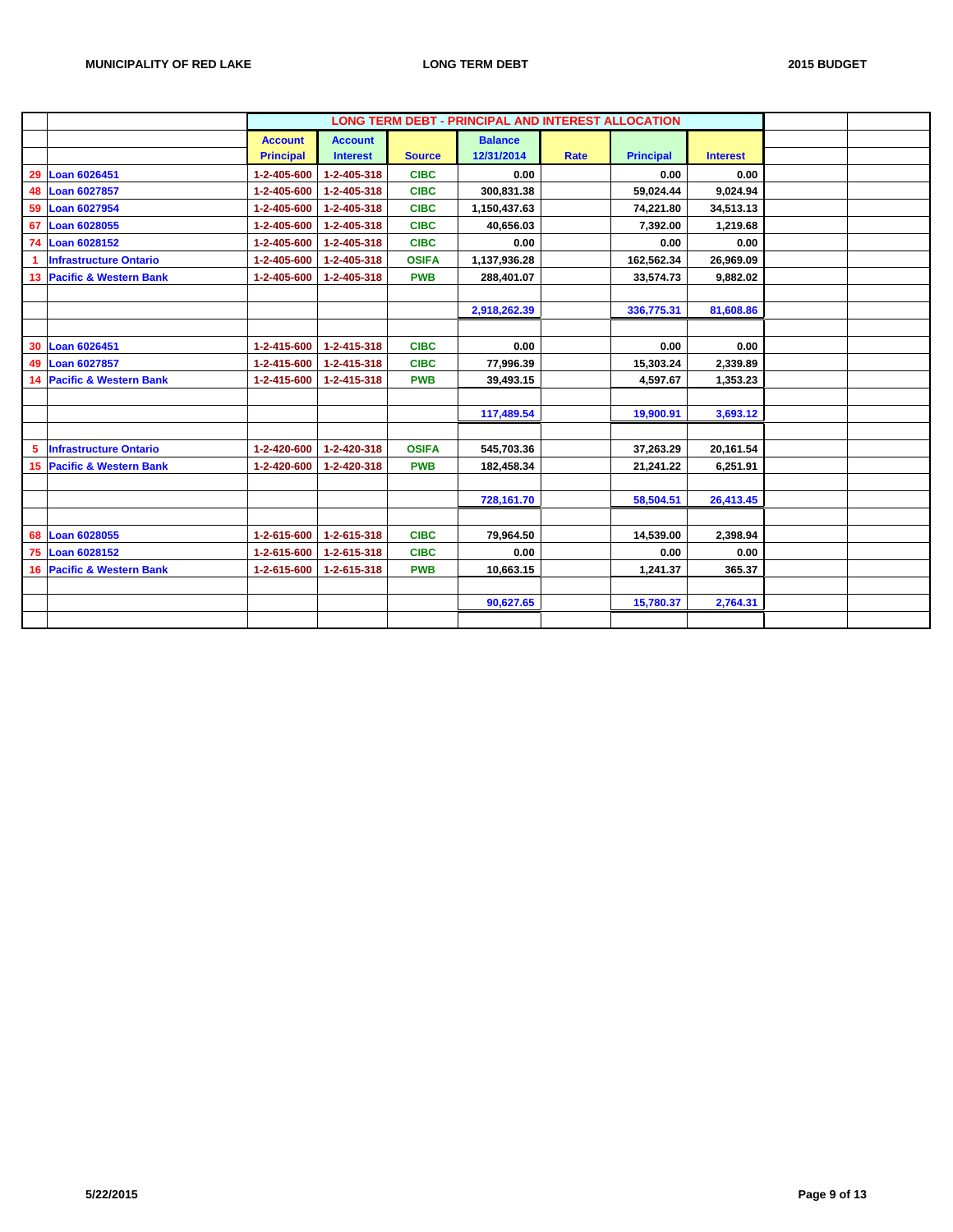|    |                           |                  |                 |               | <b>LONG TERM DEBT - PRINCIPAL AND INTEREST ALLOCATION</b> |      |                  |                 |  |
|----|---------------------------|------------------|-----------------|---------------|-----------------------------------------------------------|------|------------------|-----------------|--|
|    |                           | <b>Account</b>   | <b>Account</b>  |               | <b>Balance</b>                                            |      |                  |                 |  |
|    |                           | <b>Principal</b> | <b>Interest</b> | <b>Source</b> | 12/31/2014                                                | Rate | <b>Principal</b> | <b>Interest</b> |  |
|    | 17 Pacific & Western Bank | 1-2-700-600      | 1-2-700-318     | <b>PWB</b>    | 7,637.97                                                  |      | 889.19           | 261.71          |  |
|    |                           |                  |                 |               |                                                           |      |                  |                 |  |
|    |                           |                  |                 |               | 7,637.97                                                  |      | 889.19           | 261.71          |  |
|    |                           |                  |                 |               |                                                           |      |                  |                 |  |
| 76 | Loan 6028152              | 1-2-750-600      | 1-2-750-318     | <b>CIBC</b>   | 0.00                                                      |      | 0.00             | 0.00            |  |
|    | 18 Pacific & Western Bank | 1-2-750-600      | 1-2-750-318     | <b>PWB</b>    | 19,156.55                                                 |      | 2,230.14         | 656.40          |  |
|    |                           |                  |                 |               |                                                           |      |                  |                 |  |
|    |                           |                  |                 |               | 19,156.55                                                 |      | 2,230.14         | 656.40          |  |
|    |                           |                  |                 |               |                                                           |      |                  |                 |  |
|    | 37 Loan 6027652           | 1-2-751-600      | 1-2-751-318     | <b>CIBC</b>   | 148,827.18                                                |      | 22,048.48        | 4,464.82        |  |
| 50 | <b>Loan 6027857</b>       | 1-2-751-600      | 1-2-751-318     | <b>CIBC</b>   | 20,718.19                                                 |      | 4,065.00         | 621.55          |  |
|    | 19 Pacific & Western Bank | 1-2-751-600      | 1-2-751-318     | <b>PWB</b>    | 29,856.82                                                 |      | 3,475.84         | 1,023.04        |  |
|    |                           |                  |                 |               |                                                           |      |                  |                 |  |
|    |                           |                  |                 |               | 199,402.19                                                |      | 29,589.32        | 6,109.40        |  |
|    |                           |                  |                 |               |                                                           |      |                  |                 |  |
|    | 69 Loan 6028055           | 1-2-753-600      | 1-2-753-318     | <b>CIBC</b>   | 1,375.00                                                  |      | 250.00           | 41.25           |  |
|    |                           |                  |                 |               |                                                           |      |                  |                 |  |
|    |                           |                  |                 |               | 1,375.00                                                  |      | 250.00           | 41.25           |  |
|    |                           |                  |                 |               |                                                           |      |                  |                 |  |
|    | 38 Loan 6027652           | 1-2-754-600      | 1-2-754-318     | <b>CIBC</b>   | 62,208.01                                                 |      | 9,216.00         | 1,866.24        |  |
|    |                           |                  |                 |               |                                                           |      |                  |                 |  |
|    |                           |                  |                 |               | 62,208.01                                                 |      | 9,216.00         | 1,866.24        |  |
|    |                           |                  |                 |               |                                                           |      |                  |                 |  |
|    | 20 Pacific & Western Bank | 1-2-755-600      | 1-2-755-318     | <b>PWB</b>    | 3,001.48                                                  |      | 349.42           | 102.85          |  |
|    |                           |                  |                 |               |                                                           |      |                  |                 |  |
|    |                           |                  |                 |               | 3,001.48                                                  |      | 349.42           | 102.85          |  |
|    |                           |                  |                 |               |                                                           |      |                  |                 |  |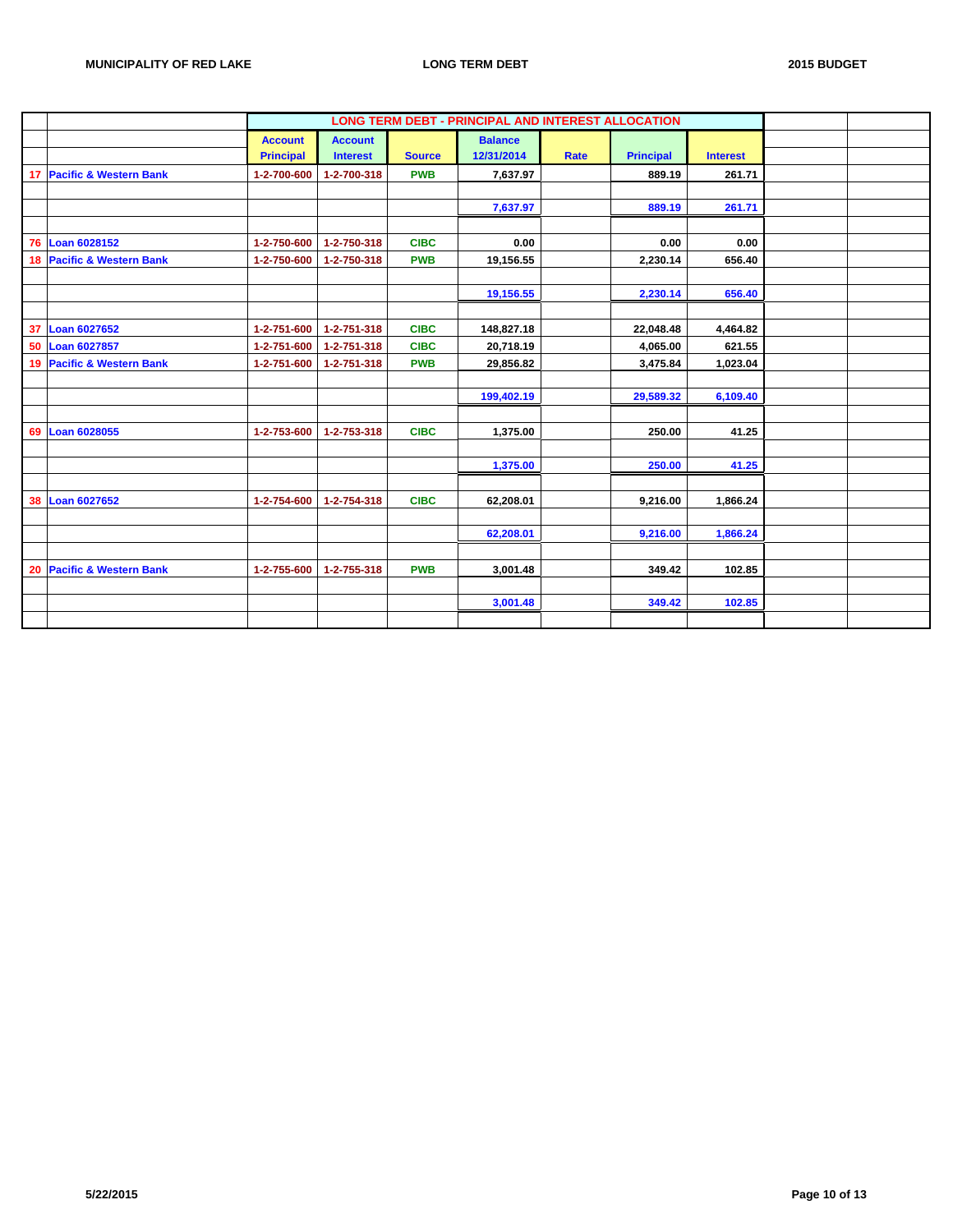|    |                                   |                  |                 |               | LONG TERM DEBT - PRINCIPAL AND INTEREST ALLOCATION |      |                  |                 |  |
|----|-----------------------------------|------------------|-----------------|---------------|----------------------------------------------------|------|------------------|-----------------|--|
|    |                                   | <b>Account</b>   | <b>Account</b>  |               | <b>Balance</b>                                     |      |                  |                 |  |
|    |                                   | <b>Principal</b> | <b>Interest</b> | <b>Source</b> | 2014-13-31                                         | Rate | <b>Principal</b> | <b>Interest</b> |  |
| 31 | Loan 6026451                      | 1-2-786-600      | 1-2-786-318     | <b>CIBC</b>   | 0.00                                               |      | 0.00             | 0.00            |  |
|    | 70 Loan 6028055                   | 1-2-786-600      | 1-2-786-318     | <b>CIBC</b>   | 6,600.00                                           |      | 1,200.00         | 198.00          |  |
| 21 | <b>Pacific &amp; Western Bank</b> | 1-2-786-600      | 1-2-786-318     | <b>PWB</b>    | 6,303.11                                           |      | 733.79           | 215.98          |  |
|    |                                   |                  |                 |               |                                                    |      |                  |                 |  |
|    |                                   |                  |                 |               | 12,903.11                                          |      | 1,933.79         | 413.98          |  |
|    |                                   |                  |                 |               |                                                    |      |                  |                 |  |
|    | 77 Loan 6028152                   | 1-2-788-600      | 1-2-788-318     | <b>CIBC</b>   | 0.00                                               |      | 0.00             | 0.00            |  |
|    |                                   |                  |                 |               |                                                    |      |                  |                 |  |
|    |                                   |                  |                 |               | 0.00                                               |      | 0.00             | 0.00            |  |
|    |                                   |                  |                 |               |                                                    |      |                  |                 |  |
| 39 | Loan 6027652                      | 1-2-790-600      | 1-2-790-318     | <b>CIBC</b>   | 19,676.25                                          |      | 2,915.00         | 590.29          |  |
| 51 | Loan 6027857                      | 1-2-790-600      | 1-2-790-318     | <b>CIBC</b>   | 1,466.50                                           |      | 287.72           | 43.99           |  |
|    |                                   |                  |                 |               |                                                    |      |                  |                 |  |
|    |                                   |                  |                 |               | 21,142.75                                          |      | 3,202.72         | 634.28          |  |
|    |                                   |                  |                 |               |                                                    |      |                  |                 |  |
|    | 40 Loan 6027652                   | 1-2-850-600      | 1-2-850-318     | <b>CIBC</b>   | 55,602.97                                          |      | 8,237.48         | 1,668.09        |  |
|    | 22 Pacific & Western Bank         | 1-2-850-600      | 1-2-850-318     | <b>PWB</b>    | 25,710.04                                          |      | 2,993.08         | 880.95          |  |
|    |                                   |                  |                 |               |                                                    |      |                  |                 |  |
|    |                                   |                  |                 |               | 81,313.01                                          |      | 11,230.56        | 2,549.04        |  |
|    |                                   |                  |                 |               |                                                    |      |                  |                 |  |
|    | 52 Loan 6027857                   | 1-2-900-600      | 1-2-900-318     | <b>CIBC</b>   | 7,687.56                                           |      | 1,508.32         | 230.63          |  |
|    | 23 Pacific & Western Bank         | 1-2-900-600      | 1-2-900-318     | <b>PWB</b>    | 1,421.75                                           |      | 165.52           | 48.72           |  |
|    |                                   |                  |                 |               |                                                    |      |                  |                 |  |
|    |                                   |                  |                 |               | 9,109.32                                           |      | 1,673.84         | 279.34          |  |
|    |                                   |                  |                 |               |                                                    |      |                  |                 |  |
|    | 53 Loan 6027857                   | 1-2-955-600      | 1-2-955-318     | <b>CIBC</b>   | 42,070.76                                          |      | 8,254.48         | 1,262.12        |  |
| 4  | <b>Infrastructure Ontario</b>     | 1-2-955-600      | 1-2-955-318     | <b>OSIFA</b>  | 852,707.67                                         |      | 58,227.05        | 31,504.11       |  |
|    |                                   |                  |                 |               |                                                    |      |                  |                 |  |
|    |                                   |                  |                 |               | 894,778.43                                         |      | 66,481.53        | 32,766.23       |  |
|    |                                   |                  |                 |               |                                                    |      |                  |                 |  |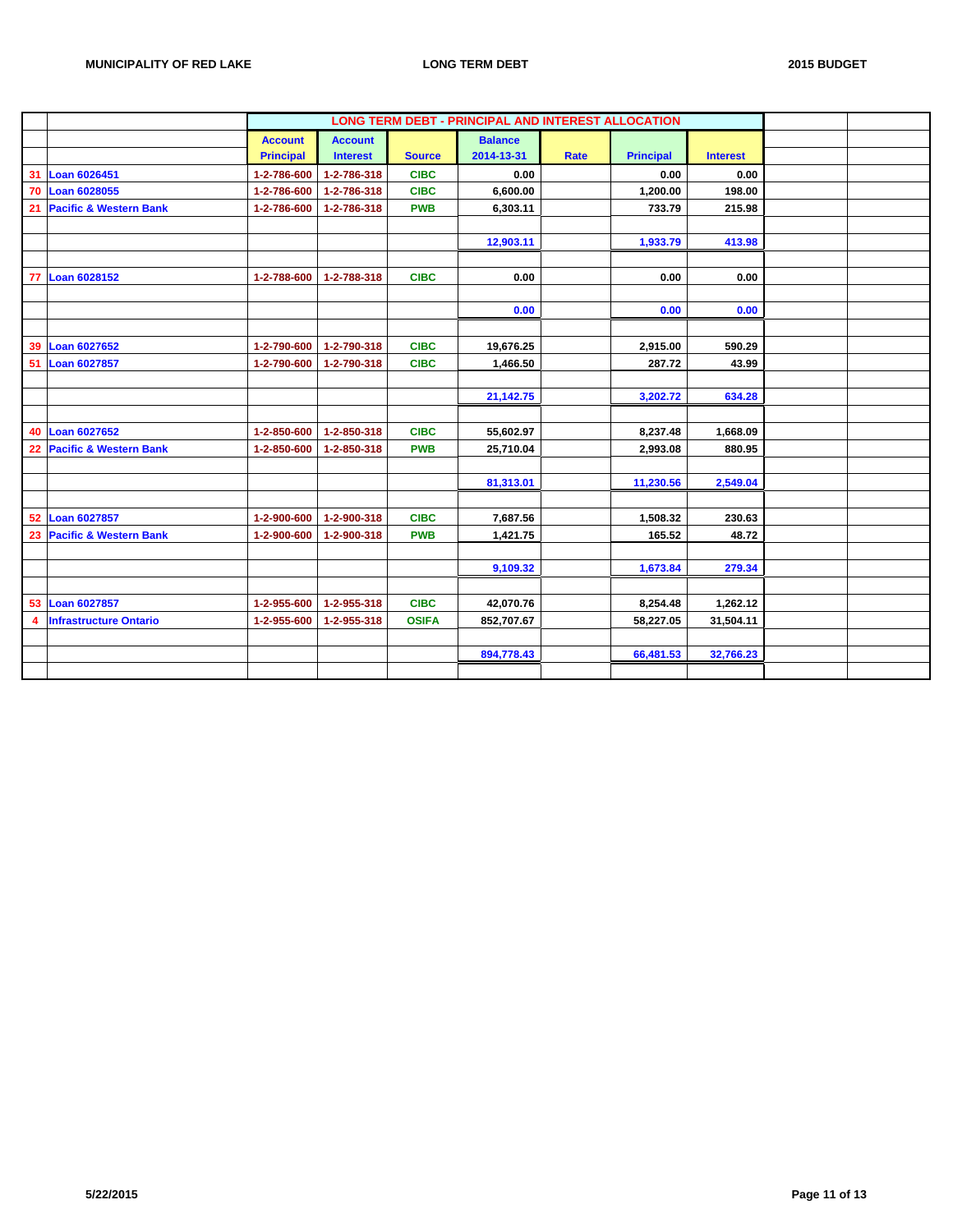|    |                                   |                  |                 |               | LONG TERM DEBT - PRINCIPAL AND INTEREST ALLOCATION |      |                  |                 |  |
|----|-----------------------------------|------------------|-----------------|---------------|----------------------------------------------------|------|------------------|-----------------|--|
|    |                                   | <b>Account</b>   | <b>Account</b>  |               | <b>Balance</b>                                     |      |                  |                 |  |
|    |                                   | <b>Principal</b> | <b>Interest</b> | <b>Source</b> | 12/31/2014                                         | Rate | <b>Principal</b> | <b>Interest</b> |  |
|    | 54 Loan 6027857                   | 1-2-960-600      | 1-2-960-318     | <b>CIBC</b>   | 237,723.59                                         |      | 46,642.40        | 7,131.71        |  |
| 60 | <b>Loan 6027954</b>               | 1-2-960-600      | 1-2-960-318     | <b>CIBC</b>   | 2,376,331.51                                       |      | 153,311.72       | 71,289.95       |  |
|    | 56 Loan 6027857                   | 1-2-960-600      | 1-2-960-318     | <b>CIBC</b>   | 196,441.77                                         |      | 38,542.72        | 5,893.25        |  |
| 24 | <b>Pacific &amp; Western Bank</b> | 1-2-960-600      | 1-2-960-318     | <b>PWB</b>    | 303,446.38                                         |      | 35,326.26        | 10,397.55       |  |
|    |                                   |                  |                 |               |                                                    |      |                  |                 |  |
|    |                                   |                  |                 |               | 3,113,943.26                                       |      | 273,823.10       | 94,712.45       |  |
|    |                                   |                  |                 |               |                                                    |      |                  |                 |  |
| 55 | <b>Loan 6027857</b>               | 1-2-965-600      | 1-2-965-318     | <b>CIBC</b>   | 5,446.02                                           |      | 1,068.52         | 163.38          |  |
| 61 | <b>Loan 6027954</b>               | 1-2-965-600      | 1-2-965-318     | <b>CIBC</b>   | 79,503.76                                          |      | 5,129.28         | 2,385.11        |  |
|    |                                   |                  |                 |               |                                                    |      |                  |                 |  |
|    |                                   |                  |                 |               | 84,949.78                                          |      | 6,197.80         | 2,548.49        |  |
|    |                                   |                  |                 |               |                                                    |      |                  |                 |  |
| 41 | <b>Loan 6027652</b>               | 1-2-970-600      | 1-2-970-318     | <b>CIBC</b>   | 37,798.07                                          |      | 5,599.72         | 1,133.94        |  |
|    | 62 Loan 6027954                   | 1-2-970-600      | 1-2-970-318     | <b>CIBC</b>   | 134,951.08                                         |      | 8,706.52         | 4,048.53        |  |
| 6  | <b>FCM--Airport Terminal</b>      | 1-2-970-600      | 1-2-970-318     | <b>FCM</b>    | 3,582,800.40                                       |      | 172,861.96       | 70,792.68       |  |
|    |                                   |                  |                 |               |                                                    |      |                  |                 |  |
|    |                                   |                  |                 |               | 3,755,549.56                                       |      | 187,168.20       | 75,975.15       |  |
|    |                                   |                  |                 |               |                                                    |      |                  |                 |  |
|    | <b>TOTAL LONG TERM DEBT</b>       |                  |                 |               | 18,343,393.54                                      |      | 1,662,339.05     | 531, 157.28     |  |
|    |                                   |                  |                 |               |                                                    |      |                  |                 |  |
|    |                                   |                  |                 |               |                                                    |      |                  |                 |  |